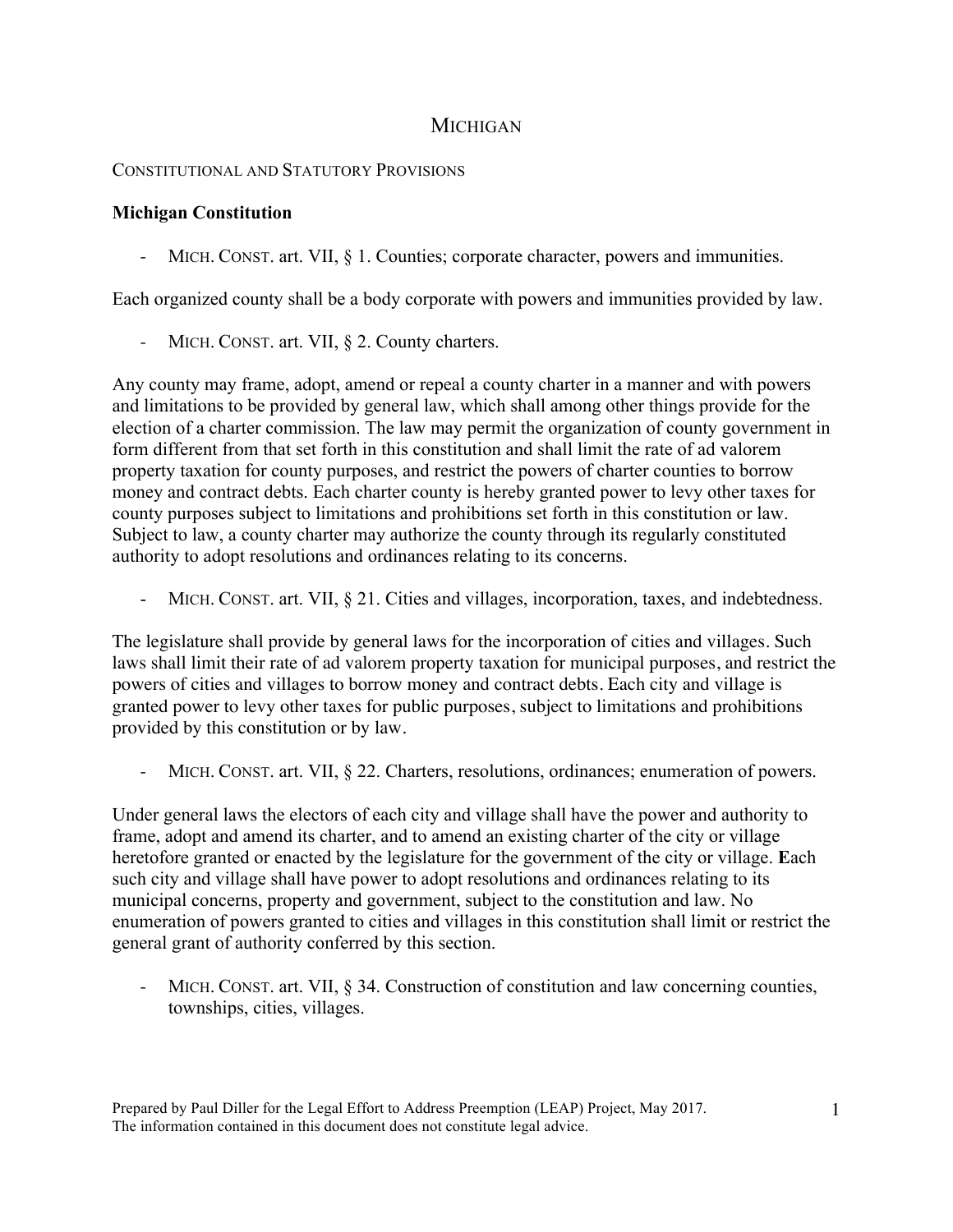The provisions of this constitution and law concerning counties, townships, cities and villages shall be liberally construed in their favor. Powers granted to counties and townships by this constitution and by law shall include those fairly implied and not prohibited by this constitution.

## **Michigan Statutes**

MICH. COMP. LAWS § 117.4j (2017).

Each city may in its charter provide:

(3) Municipal Powers. For the exercise of all municipal powers in the management and control of municipal property and in the administration of the municipal government, whether such powers be expressly enumerated or not; for any act to advance the interests of the city, the good government and prosperity of the municipality and its inhabitants and through its regularly constituted authority to pass all laws and ordinances relating to its municipal concerns subject to the constitution and general laws of this state.

HOME RULE STRUCTURE, INCLUDING LACK OF IMMUNITY FROM STATE PREEMPTION

The Michigan constitution provides home rule for cities and counties. These provisions were first enacted in 1908, and then largely transferred over to Michigan's current constitution of 1963. Michigan has a variety of forms of local government, including also villages and townships. Because cities and counties are the two most powerful forms of local government, this memorandum will focus on them, although prominent cases involving conflict between local and state law also concern townships.

The constitution empowers counties, cities, and villages to adopt charters for home rule. Only two counties, Wayne (Detroit) and Macomb (suburban Detroit) have adopted such charters.<sup>1</sup> All cities and some villages are governed by a charter.<sup>2</sup> In addition to the constitution, the Michigan legislature has passed statutes that fill in the details of home rule.<sup>3</sup> With respect to both cities and counties, these statutes are quite detailed. For cities, for instance, the statute grants seemingly broad police powers to "regulate . . . trades, occupations, and amusements within city boundaries, if the regulations are not inconsistent with state or federal law, and the prohibition of

 $\frac{1}{1}$ <sup>1</sup> Ballotpedia, Counties in Michigan, *available at* https://ballotpedia.org/Counties\_in\_Michigan. <sup>2</sup> *Id.*

 $3$  For cities, this statute is known as the "Home Rule Cities Act of 1909," and it has been updated repeatedly in the century-plus since its enactment. *See* MICH. COMP. LAWS §§ 117.1 to §§ 117.38 (2017). For counties, §§ 45.501 to 45.521 of MICH. COMP. LAWS explain the charter adoption process and permissive and mandatory charter provisions. One permissive provision is "[t]he authority to perform at the county level any function or service not prohibited by law, which shall include, by way of enumeration and not limitation: Police protection, fire protection, planning, zoning, education, health, welfare, recreation, water, sewer, waste disposal, transportation, abatement of air and water pollution, civil defense, and any other function or service necessary or beneficial to the public health, safety, and general welfare of the county." *Id.* § 45.515(c).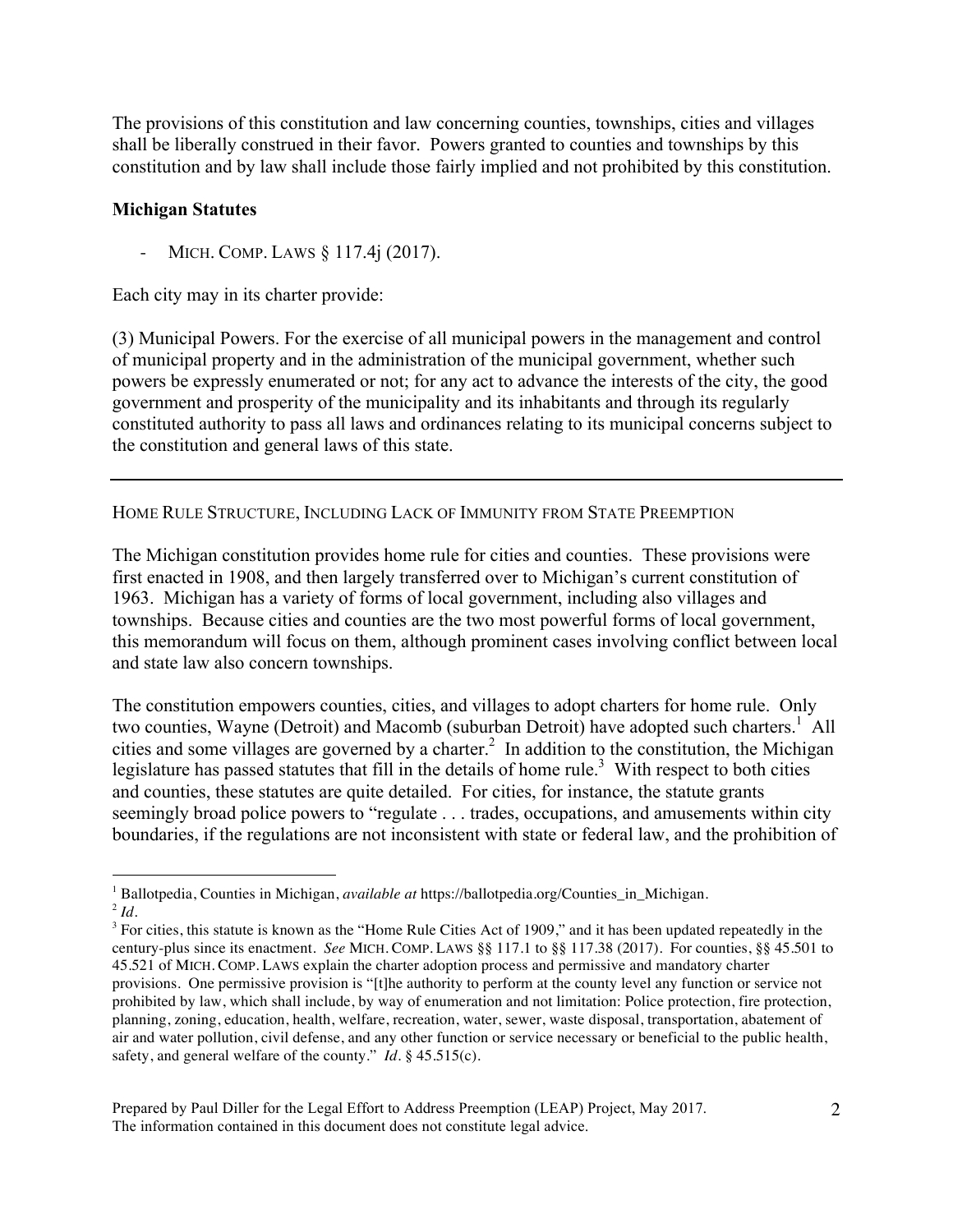trades, occupations, and amusements that are detrimental to the health, morals, or welfare of the inhabitants of that city," and to "enforce[] . . . police, sanitary, and other ordinances that are not in conflict with the general laws."<sup>4</sup> Note that the statutes are inconsistent in referring to either "laws" or "general laws" as preemptive. Perhaps due to this inconsistency, there is no case law distinguishing preemption by state "law" from preemption by "general law" for the purposes of validity. With respect to fiscal authority, the constitution itself limits local power, as do many sections of the home rule statute. $5$ 

Michigan's home rule system is essentially legislative in structure. A recent Michigan Supreme Court case clarified that at least in the regulatory realm, cities' default authority is quite broad.<sup>6</sup> Despite this broad default authority, the legislature may exercise plenary control over local governments if and when it sees fit. This principle was clearly illustrated by the state's passage of legislation that allowed an emergency manager to steer Detroit into bankruptcy, essentially depriving the elected city council and mayor of all their powers. 7 A federal bankruptcy court, relying on Michigan law, held that the arrangement did not violate the home rule provisions of the Michigan constitution.<sup>8</sup>

A municipality is precluded from acting if its ordinance is in direct conflict with a state statutory scheme or if the statutory scheme occupies the field of regulation in which the municipality seeks to act, even where there is no direct conflict between the schemes of regulation.<sup>9</sup> "Preemption" and "conflict" are separate doctrines under which a municipal ordinance may be found invalid; under preemption doctrine a municipality may not invade a field completely occupied by state statute while "conflict doctrine" only invalidates ordinances actually in conflict

<sup>6</sup> Assoc. Builders & Contractors v. City of Lansing, 880 N.W.2d 765, 769 (Mich. 2016) (concluding that cities have broad powers over local concerns, and overruling prior case to the contrary from before the 1963 constitution).  $72011$  Mich. Pub. Act 133. The state has also placed other cities and school districts under emergency management pursuant to a statute originally passed in 1990, although Detroit's was the most prominent in that it included bankruptcy and led to a reported judicial decision. 1990 Mich. Pub. Act. 72; *see also* Josh Hakala, *How Did We Get Here? A Look Back at Michigan's Emergency Manager Law*, Mich. Radio, Feb. 3, 2016, *available at* http://michiganradio.org/post/how-did-we-get-here-look-back-michigans-emergency-manager-law (discussing application of the law to Flint and its role in the water crisis); Clayton P. Gillette, *Dictatorships for Democracy: Takeovers of Financially Failed Cities*, 114 COLUM. L. REV. 1373, 1396 (2014) (discussing Michigan's emergency management regime); Michelle Wilde Anderson, *Democratic Dissolution: Radical Experimentation in State Takeovers of Local Governments*, 39 FORDHAM URB. L.J. 577, 586-92 (2012) (tracing the evolution and applications of Michigan's emergency manager law from 1990 to 2012).

 $4$  *Id.* § 117.4i(d) & (j).

 $5 E.g., id. § 117.5$  (prohibiting cities from increasing property tax rates by more than 2 % except in limited circumstances).

 $8$  In re City of Detroit, 504 B.R. 97, 160 (Bankr. E.D. Mich. 2013).

 $\frac{1}{9}$  AFSCME v. City of Detroit, 652 N.W.2d 240, 249 (Mich. Ct. App. 2002), *aff'd*, 662 N.W.2d 695; People v. Llewellyn, 257 N.W.2d 902, 904 (1977); In re Wilcox, 233 F.3d 899, 906 n. 5 (6th Cir. 2000) ("As the provisions of the Michigan Constitution and Home Rule City Act make clear, cities such as Detroit are empowered to enact any ordinance or charter provision deemed necessary for the public interest, as long as the enactment is not contrary to or preempted by the state constitution or state laws.").